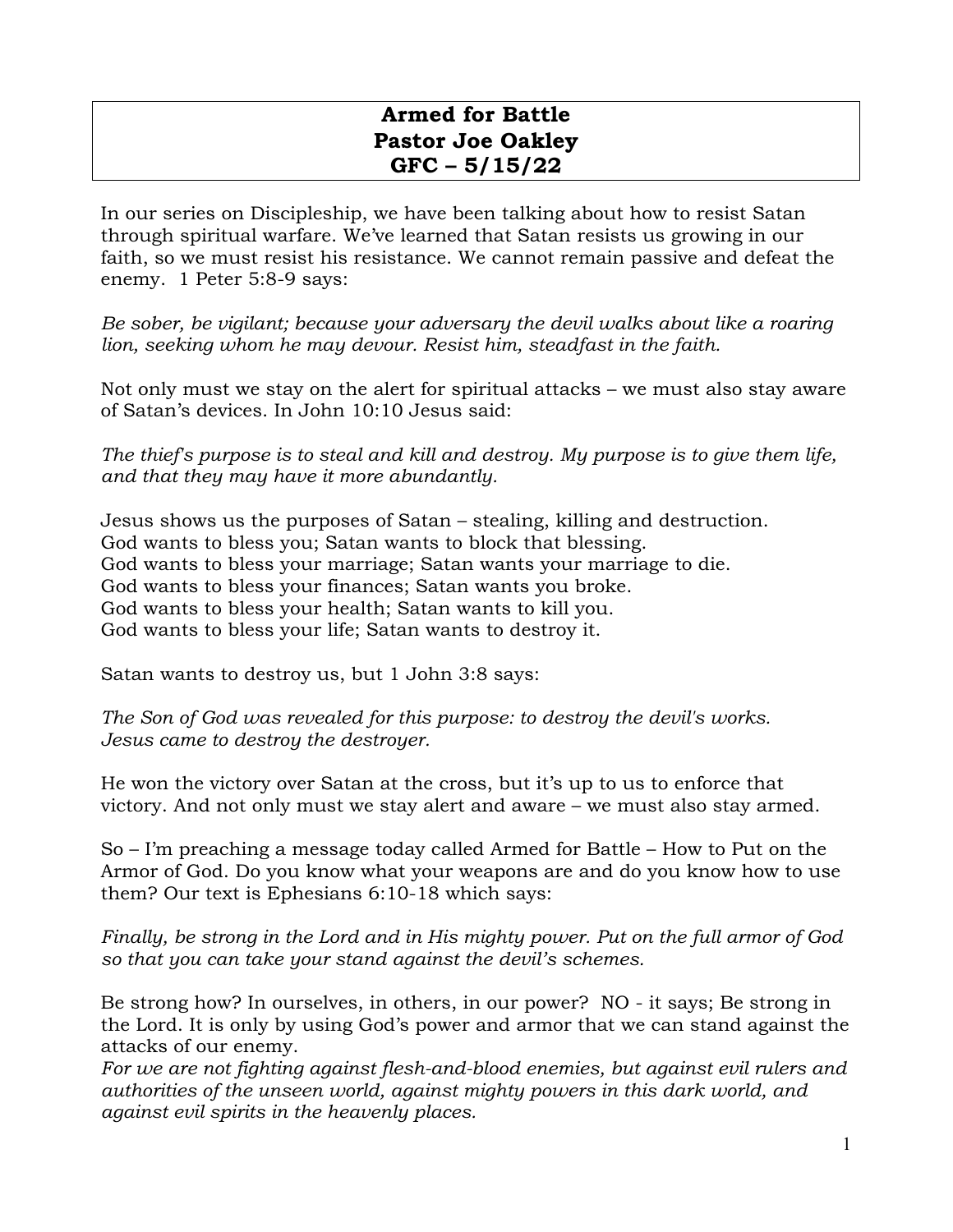This verse describes Satan's hierarchy. Spiritual warfare is against demons, not people. Your spouse is not your enemy. Your boss is not your enemy. Your neighbors are not your enemy. Your in-laws are not your enemy. People are not your enemy – demons are.

It seems like our warfare is against people because many times demons influence what people do. For instance- Satan used Judas to betray Jesus and he used Peter to try to convince Jesus he didn't have to die for our sins. Satan works through other people – but we must remember our war is not with people, but evil spirits.

*Therefore put on the full armor of God, so that when the day of evil comes, you may be able to stand your ground, and after you have done everything, to stand. Stand firm then, with the belt of truth buckled around your waist, with the breastplate of righteousness in place, and with your feet fitted with the readiness that comes from the gospel of peace. In addition to all this, take up the shield of*  faith, with which you can extinguish all the flaming arrows of the evil one. Take the *helmet of salvation and the sword of the Spirit, which is the word of God.*

Paul tells us twice to put on the whole armor of God. Not part of the armor or most of the armor. Put on the full armor so that you may stand against evil. This is vitally important! A missing piece leaves a weak spot in your defense. The enemy never attacks a strong link; he always goes for the weakest link. If you put on body armor, but you have no helmet – your head is vulnerable. If you put on a helmet, but no breastplate – your heart is vulnerable. If you have armor, but no spear – you cannot fight back.

Notice we have to literally "Put On" Gods armor. Do you know how to put on the belt of truth and the breastplate of righteousness? Not symbolically, but actually? It takes more than just praying – "God I put on truth, righteousness, etc."

So, I want to teach you how to put your armor on. Before I do – let me remind you that Paul wrote this letter from prison where he had a close-up view of Roman soldiers on a daily basis. He was able to see the armor a Roman soldier wore. He then applied it in a "spiritual" sense, with armor and weaponry that we must have to defend ourselves against the devil.

The first piece of armor is: Belt of Truth. The belt was a very important part of the Roman soldier's uniform. The belt was the foundational piece that held it all together. The soldier's shield and sword were attached to his belt.

The belt was tied in several places to stay in place, so that no matter how the soldier moved – even if he fell down - the belt was always in place with weapons at the ready. Without the belt – the soldier's armor would fall apart in a battle.

Likewise – truth is the foundation of the Christian life.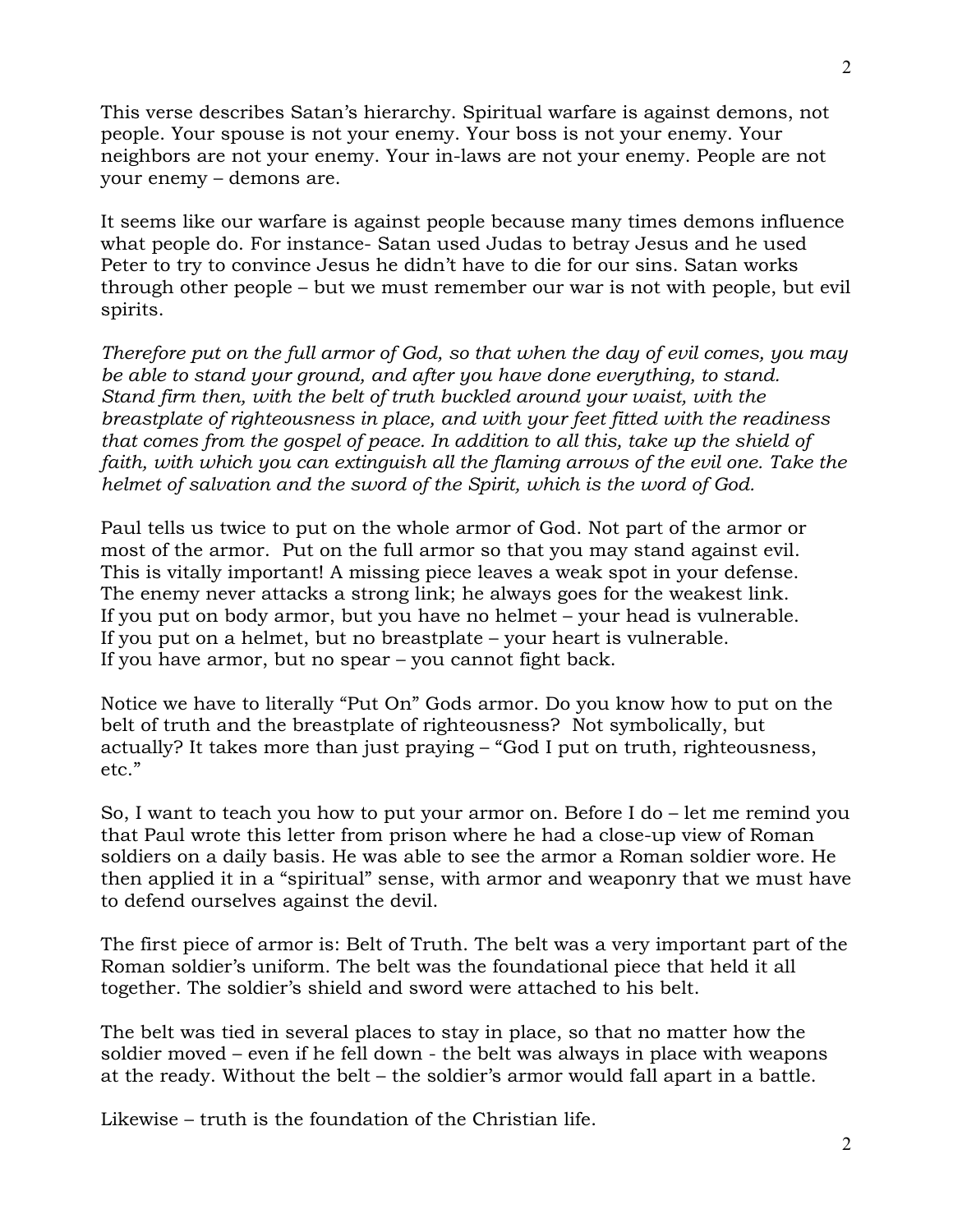Everything in our spiritual life is fastened and held in place by truth. If we are not grounded in truth – we will have no armor! If we are not grounded in truth – we will fall apart in a battle! We must be so grounded in truth that no matter what happens – we can stay armed and stand against the attacks of Satan.

The key to putting on the belt of truth is to put on Jesus. Romans 13:14 tells us to *put on the Lord Jesus Christ.* John 14:6 says Jesus is the truth. Not A truth, but THE truth.

Let me tell you something – if you do not put on Christ – you cannot defeat Satan. We only have authority over the devil when we are in Christ. Only believers can have on spiritual armor! If you are not a born again Christian, you are defenseless against Satan. But when you do accept Christ as your Lord and Savior – you put on Christ and He gives you power over all the works of the enemy!

The second key to putting on the belt of truth is to be filled with the Holy Spirit because John 14:17 calls the Holy Spirit the Spirit of truth. In Luke 24:49 Jesus said to His disciples –

*I am going to send you the Holy Spirit, just as My Father has promised; but stay in the city until you have been clothed with power from on high.*

The Greek word for clothed is enduo – is the very same word used to tell us to put on our armor and put on Christ. To win spiritual battles, we need to be empowered by the Holy Spirit.

The third key to putting on the belt of truth is to put on God's Word. John 17:17 says God's word is truth. That means to put ourselves under the authority and the teaching of the word of God. We are doers and not just hearers of the word.

Truth is also found in the church. 1 Timothy 3:15 says:

*I am writing so that you will know how people ought to conduct themselves in*  God's household, which is the church of the living God, the pillar and foundation of *the truth.*

Notice the word foundation. Truth is the foundation of our lives. And the church imparts foundational truth to us. God did not create us to mature alone. In fact, you cannot grow to full maturity as a Christian all by yourself. God has designed it where we need Jesus – we need the word – but we also need each other in the church – leaders, 5-fold ministry and fellow members. No part of the body can say I don't need you.

Eph 4:11-16 teaches about the 5-fold ministry that equips God's people for service and brings us to maturity. When that happens: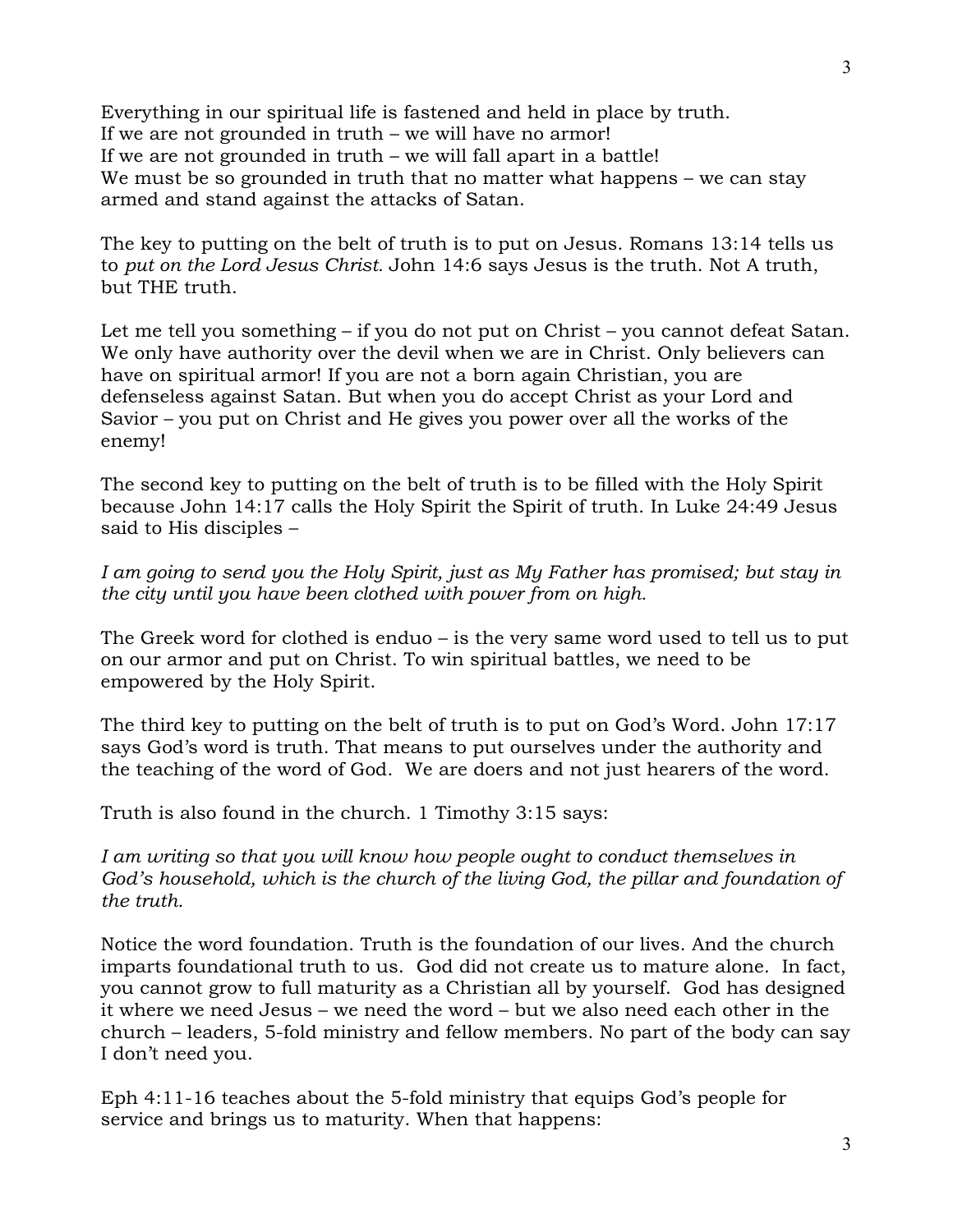*Then we will no longer be infants, tossed back and forth by the waves, and blown here and there by every wind of teaching and by the cunning and craftiness of men in their deceitful scheming. Instead, speaking the truth in love, we will in all things grow up into Him who is the Head, that is, Christ.* 

Apart from the church – people are susceptible to false teaching and deception. We need to be in a Bible-teaching church where we hear truth, but we also need to be in relationship with people who love us enough to speak the truth in love when we get off track.

We all need others who speak truth into our lives. Way too many Christians are oversensitive and just get mad and leave when you point out deception – even when you're doing it for their good. That's the plan of Satan – if he can get you alone you're defeated. To be grounded in truth – we need Jesus, we need the word and we need each other speaking the truth in love to us.

Also – there's another very important aspect to putting on the belt of truth. Ephesians 4:25 says:

*Therefore each of you must put away lying and speak truthfully to each other, for we are all members of one body.* 

To put on truth you must first put off untruth, lying and deception.

Don't tell me you've got on the belt of truth and you're still a liar.

Don't tell me you've got on the belt of truth and you're cheating on your taxes or your expense reports or your spouse.

When you lie, you speak the language of Satan.

When you lie, you do the work of Satan.

When you lie, you are taking off the belt of truth and your entire spiritual armor falls to the ground! You are absolutely defenseless! But a person of integrity has a clear conscience and can face the enemy without fear. If we're going to stand our ground, then we must be committed to living in truth. If we are not truthful people – we will not have on the belt of truth.

The second piece of armor is the breastplate of righteousness. The Roman soldier's breastplate protected all his vital organs – especially his heart. Likewise, the breastplate of righteousness protects our hearts. Proverbs 4:23 says:

*Guard your heart above all else, for it determines the course of your life.*

This is why the enemy attacks our heart! If the devil can control our hearts, he can control our lives. That's why we need to put on the breastplate of righteousness. Apart from Christ, no one is righteous. Romans 3:9-10 says:

*Jews and Gentiles alike are all under sin. As it is written: "There is no one righteous, not even one."*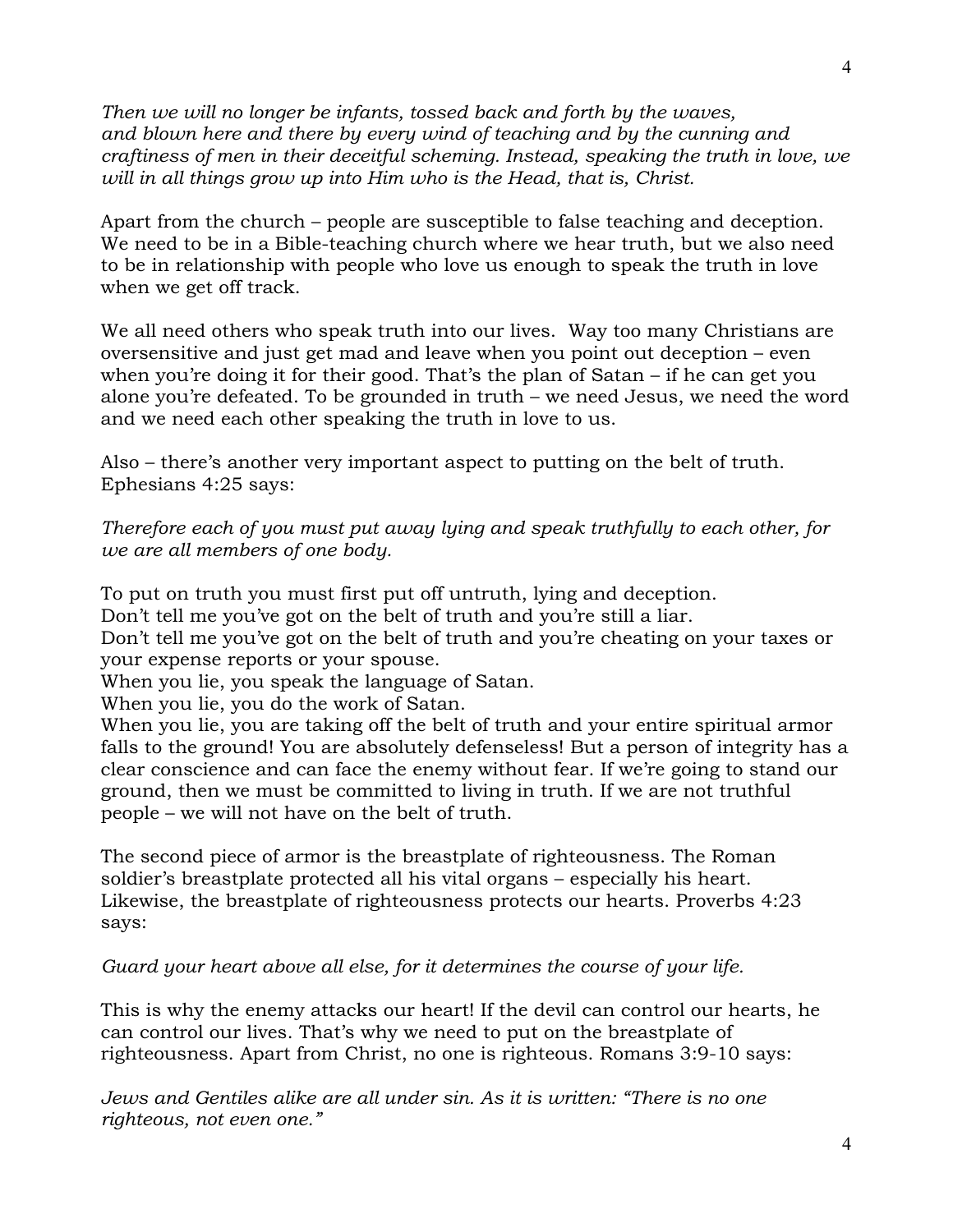Apart from Christ we have no righteousness, but here's some good news! 2 Corinthians 5:21 says:

*God made Him who had no sin to be sin for us, so that in Him we might become the righteousness of God.* 

Those who are born again by placing their faith in Jesus Christ are now totally righteous. Where we used to be guilty, we are now not guilty. Where we used to be sinful, we are now righteous.

If you do not know that you are righteous in Christ, you are an easy target for the enemy. You'll not be able to pray with authority or worship with intimacy. Why? Because you'll never think you're good enough.

But when we have a revelation of our righteousness in Christ – when we put on that breastplate - we reign in life and we reign over Satan. Without that revelation the enemy reigns over us. So put on the breastplate today by placing your faith in Christ, not in yourself.

Ephesians 6:15 says *Have your feet fitted with the readiness that comes from the gospel of peace.* Peace prepares us! Prepares us for what? For spiritual warfare. Romans 16:20 says: *The God of peace will crush Satan under your feet shortly.* Through God's power and God's peace, we can crush Satan.

The sandals were an important part of a Roman soldier's armor. They were both defensive and offensive weapons. These sandals had spikes fitted to the bottom of them. So – they helped a soldier to stand no matter what the terrain. And – they were used as an offensive weapon to kick an enemy.

Likewise – the sandals of peace enable us to stand no matter what we are walking through and they enable us to defeat our enemy.

So – how do we obtain this peace from God? We find peace with God by being born again. Romans 5:1 says:

*Therefore having been justified by faith, we have peace with God through our Lord Jesus Christ.*

The only way to have peace with God is through faith in Jesus Christ. That peace should rule our lives. Colossians 3:15 says:

Let the peace of Christ rule in your hearts, since as members of one body you were *called to peace. And be thankful.* 

If peace does not rule our hearts – something will take its place. If the peace of Christ does not rule our hearts, the worries of Satan will. If the peace of Christ does not rule our hearts, the fears of Satan will.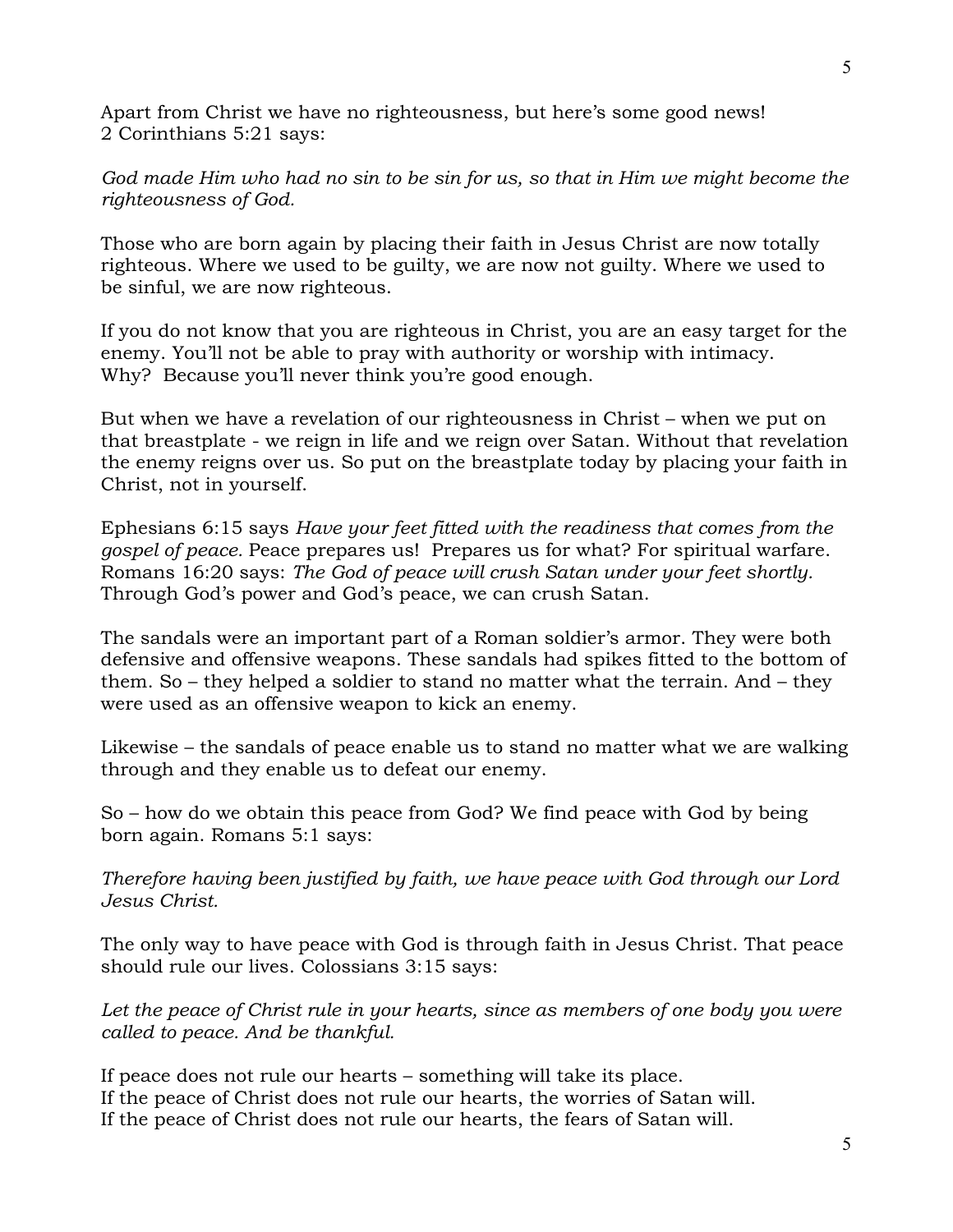If the peace of Christ does not rule our hearts, the lies of Satan will. When we know we are right with God, we have peace with God. Without that peace, the enemy will control our hearts.

*In addition to all this, take up the shield of faith, with which you can extinguish all the flaming arrows of the evil one.*

The Roman soldier's shield was large enough to protect a soldier – he was completely covered by it. And the shield of faith is a large shield that completely covers us! Faith is something you must take up – raise up. 1 Timothy 1:18-19 says:

## *Fight the good fight, holding on to faith and a good conscience. Some have rejected these and so have shipwrecked their faith.*

The shield of faith is something we must take up and hold on to. If you don't hold onto your shield of faith, you will end up shipwrecked because of the fiery arrows of Satan. Those fiery arrows are thoughts like: You're going to die of cancer. Your marriage is going to fail. You'll never amount to anything. You'll always be broke.

The fiery arrows of Satan hit their target only when we put our faith in Satan's words over God's Word. We put on the shield of faith by believing God's word over Satan's words.

## *Put on the helmet of salvation.*

Obviously, a helmet protects a soldier's head. No soldier in his right mind would go into battle without his helmet. The helmet gives the soldier a certain amount of confidence. The helmet of salvation gives us confidence in Christ.

You see – our minds are a battlefield. We win or lose spiritual warfare by the way we think. 2 Corinthians 10:4-5 says:

*For the weapons of our warfare are not carnal but mighty in God for pulling down strongholds, casting down arguments and every high thing that exalts itself against the knowledge of God, bringing every thought into captivity to the obedience of Christ.*

Satan attacks our minds with things like fear, discouragement and doubt. He loves to point out our failures and faults and anything else negative. He wants us to doubt our salvation, to doubt God's goodness, to doubt God's word.

The helmet of salvation protects our minds from these attacks. Jesus died on the Cross to give us this helmet of salvation. If you want assurance, look to the cross. Jesus died there for you. All the religion in the world will not benefit you without taking God's offering of salvation. Salvation is not found in good works.